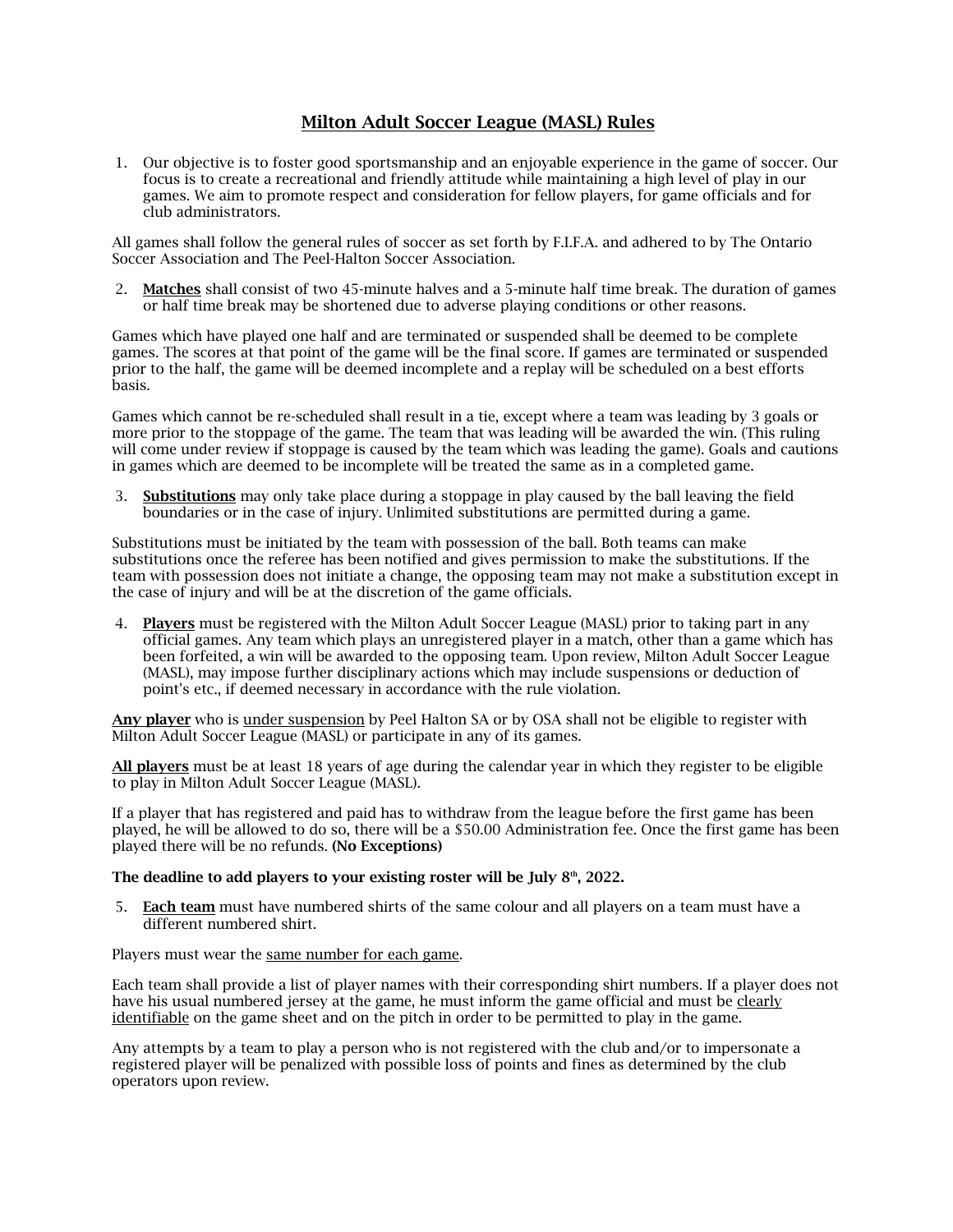6. CAUTIONS & FINES: In accordance with the OSA & PHSA Discipline policies, the club will adhere to the D.B.R. system (Discipline By Review). Suspensions will be a minimum as described below. Appeals are not permitted of DBR decisions as set forth in Discipline Policy 7.0 of the OSA.

6.1 Misconduct and violation of the rules may result in suspensions, fines, point deductions or expulsion from the league without refund to a player or to the team.

Violent behaviour towards the officials or other players will not be tolerated and may result in expulsion from the league and a fine. Additional fines and suspensions may result for any offense which is brought before the Peel Halton Soccer Association disciplinary board.

## Standard Penalties for Player Misconduct

All suspensions are immediate and mandatory. Probationary, suspended or concurrent sentences are not permitted.

If a game is cancelled due to any reason, players who are suspended will have their suspensions carry over to their next official match, next official match could be one of the following: League, Cup, Playoffs, which will not necessarily be against the originally scheduled team.

3rd playing

| рe | <b>Description of Misconduct</b>                                                                                                                                                                 | 1st playing seasonal offense  | 2nd playing seasonal<br>offense   | ли рмуш<br>seasonal<br>offense |
|----|--------------------------------------------------------------------------------------------------------------------------------------------------------------------------------------------------|-------------------------------|-----------------------------------|--------------------------------|
|    | <b>First Caution</b>                                                                                                                                                                             | No action                     |                                   |                                |
|    | <b>Second Caution</b>                                                                                                                                                                            | No action                     |                                   |                                |
|    | <b>Third Caution</b>                                                                                                                                                                             | No action                     |                                   |                                |
|    | <b>Fourth Caution</b>                                                                                                                                                                            | 1 game suspension & \$10 fine |                                   |                                |
|    | <b>Fifth Caution</b>                                                                                                                                                                             | 2 game suspension & \$20 fine |                                   |                                |
|    | Sixth caution & any subsequent caution                                                                                                                                                           | 3 game suspension & \$25 fine |                                   |                                |
| 3  | Dismissed for receiving a second caution in the same<br>game for which neither of the cautions were directed at 1 game suspension & \$25 fine<br>the game official(s)                            |                               | 3 game suspension & \$50<br>fine  | see miscondi<br>1.22           |
| 4  | Dismissed for receiving a second caution in the same<br>game for which at least one of the cautions were directed 2 game suspension & \$25 fine<br>at the game official(s)                       |                               | 4 game suspension & \$50<br>fine  | see miscondi<br>1.22           |
| 5  | Dismissed or reported by game official for using<br>offensive, insulting or abusive language and/or gestures 1 game suspension $&$ \$25 fine<br>directed at anyone other than the game officials |                               | 3 game suspension & \$50<br>fine  | see miscondi<br>1.22           |
| 6  | Dismissed or reported by game official for using<br>offensive, insulting or abusive language and/or gestures $\frac{3}{2}$ game suspension & \$25 fine<br>directed at the game official(s)       |                               | Suspended from all league<br>play |                                |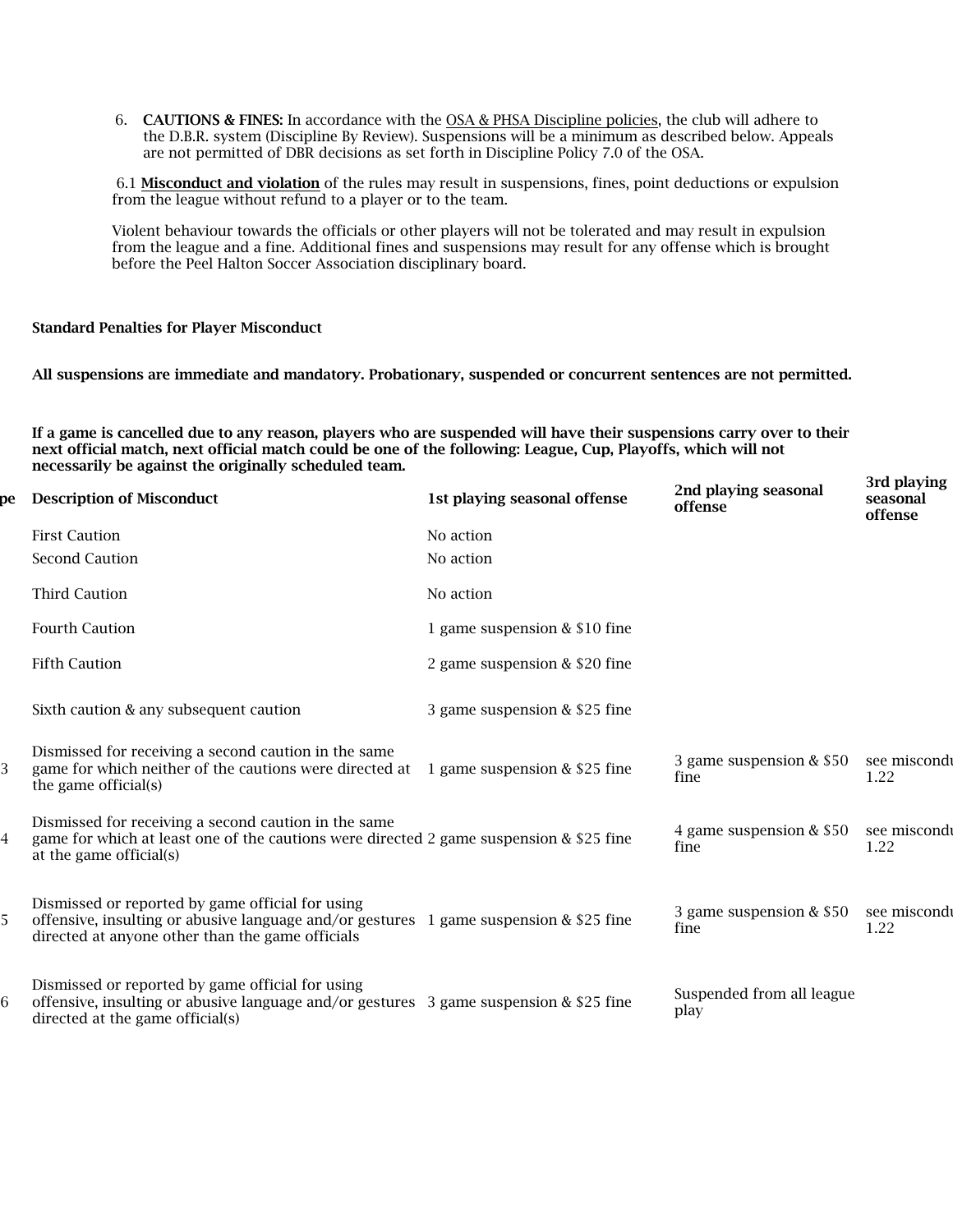| 6A             | Dismissed or reported by game official for using<br>offensive, insulting or abusive language and/or gestures<br>directed at the game official(s) after having been<br>previously dismissed or reported                                                                                                                                 | 6 game suspension & \$25 fine     | Suspended from all league<br>play |                                    |
|----------------|----------------------------------------------------------------------------------------------------------------------------------------------------------------------------------------------------------------------------------------------------------------------------------------------------------------------------------------|-----------------------------------|-----------------------------------|------------------------------------|
| $\overline{7}$ | Dismissed for denying an opponent a goal or an obvious 1 game suspension<br>goal scoring opportunity by deliberately handling the ball 1 game suspension                                                                                                                                                                               |                                   | 2 game suspension & \$25<br>fine  | see miscond<br>1.22                |
| 8              | Dismissed for denying an opponent a goal or an obvious<br>goal scoring opportunity to an opponent moving towards 2 game suspension & \$25 fine the players goal by an offence punishable by a free kick<br>or penalty kick                                                                                                             |                                   | 4 game suspension & \$50<br>fine  | see miscondi<br>1.22               |
| 9              | Dismissed for "Serious foul play" (Must occur on the field<br>of play, against an opponent when challenging for the<br>ball, while the ball is in play) otherwise see 1.21A                                                                                                                                                            | 2 game suspension & \$25 fine     | 4 game suspension & \$50<br>fine  | see miscondi<br>1.22               |
| <b>9A</b>      | Dismissed for "Serious foul play" where in the opinion of<br>the Discipline Hearing Panel there was an obvious<br>attempt to injure or a complete disregard for the safety<br>of an opponent (Must occur on the field of play, against<br>an opponent when challenging for the ball, while the ball<br>is in play) otherwise see 1.21A | 8 game suspension & \$25 fine     | Suspended from all league<br>play |                                    |
|                | Dismissed or reported for "spitting" at an opponent or<br>any other person"                                                                                                                                                                                                                                                            | 4 game suspension & \$25 fine     | <b>Banned from league</b>         |                                    |
| $\mathbf{1}$   | Dismissed or reported for "Violent conduct"                                                                                                                                                                                                                                                                                            | 3 game suspension & \$25 fine     | <b>Banned from league</b>         |                                    |
|                | Dismissed or reported for "Violent conduct" where in the<br>1A opinion of the Discipline Hearing Panel there was an<br>obvious attempt to seriously injure a registrant                                                                                                                                                                | <b>Banned from league</b>         |                                   |                                    |
| 2              | Received a third dismissal in a playing season                                                                                                                                                                                                                                                                                         | <b>Banned from league</b>         |                                   |                                    |
| 3              | Played as an ineligible player                                                                                                                                                                                                                                                                                                         | 2 game suspension & \$25 fine     | 4 game suspension & \$50<br>fine  | Suspended<br>from all leag<br>play |
| 5              | Re- enters the field of play or player bench areas after<br>having been dismissed from the game by the game<br>official                                                                                                                                                                                                                | 2 game suspension & \$25 fine     | 4 game suspension & \$50<br>fine  | Suspended<br>from all leag<br>play |
| $\mathbf{1}$   | Game official assault for deliberate physical contact<br>(pushing, pulling, charging) etc. or attempted physical<br>contact or threatening                                                                                                                                                                                             | Banned from league $+$ \$200 fine |                                   |                                    |
| 2              | Game official assault, striking, spitting, kicking or any<br>form of violent conduct or attempted violent conduct                                                                                                                                                                                                                      | Banned from league $+$ \$400 fine |                                   |                                    |